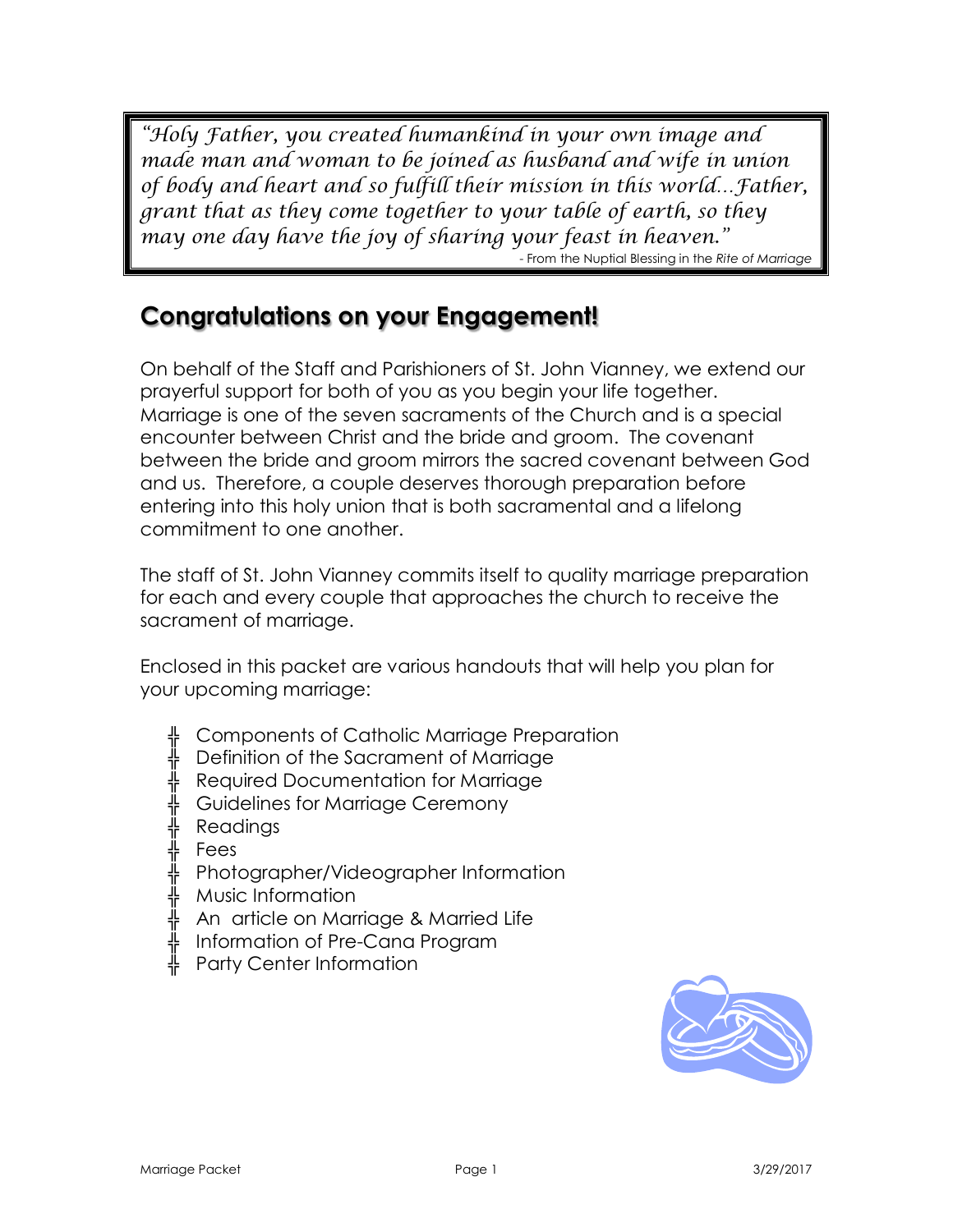## **Components of Catholic Marriage Preparation**

There are several important components of marriage preparation that you both need to commit yourselves to that will assure that you both are ready for marriage. In general, preparation should begin at least 6 months prior to intended wedding date:

- **Active Faith Life:** Regular Mass attendance, registration in a parish, and reception of the sacraments on a regular basis constitute an active faith life for the baptized Catholic.
- **Prayer:** You should continue to pray together throughout the entire process. Many important decisions will be made during the process that would call for prayer.
- **FOCCUS:** FOCCUS is a 156 question agree/disagree statement survey that measures various areas of married life (i.e., Religion, Communication, Sexuality, etc.). There are no right or wrong answers; the survey compares and contrasts the answers of each person and thus allows for observations for future growth.
- **EXP** Meeting with the Priest: The majority of the marriage preparation will be done with the priest who is witnessing the marriage. Each priest sets his own appointments and determines the number of meetings to best meet the needs of both of you.
- **Pre-Cana Day:** The Pre-Cana Day is a retreat/workshop experience for engaged couples. It is planned and facilitated by married couples of the parish. St. John Vianney has a Pre-Cana day in March and September. However, you are free to attend one at any Catholic Church to meet your own personal scheduling needs. There are also Engaged Encounter weekends available. A brochure on these weekends is enclosed in this marriage packet.

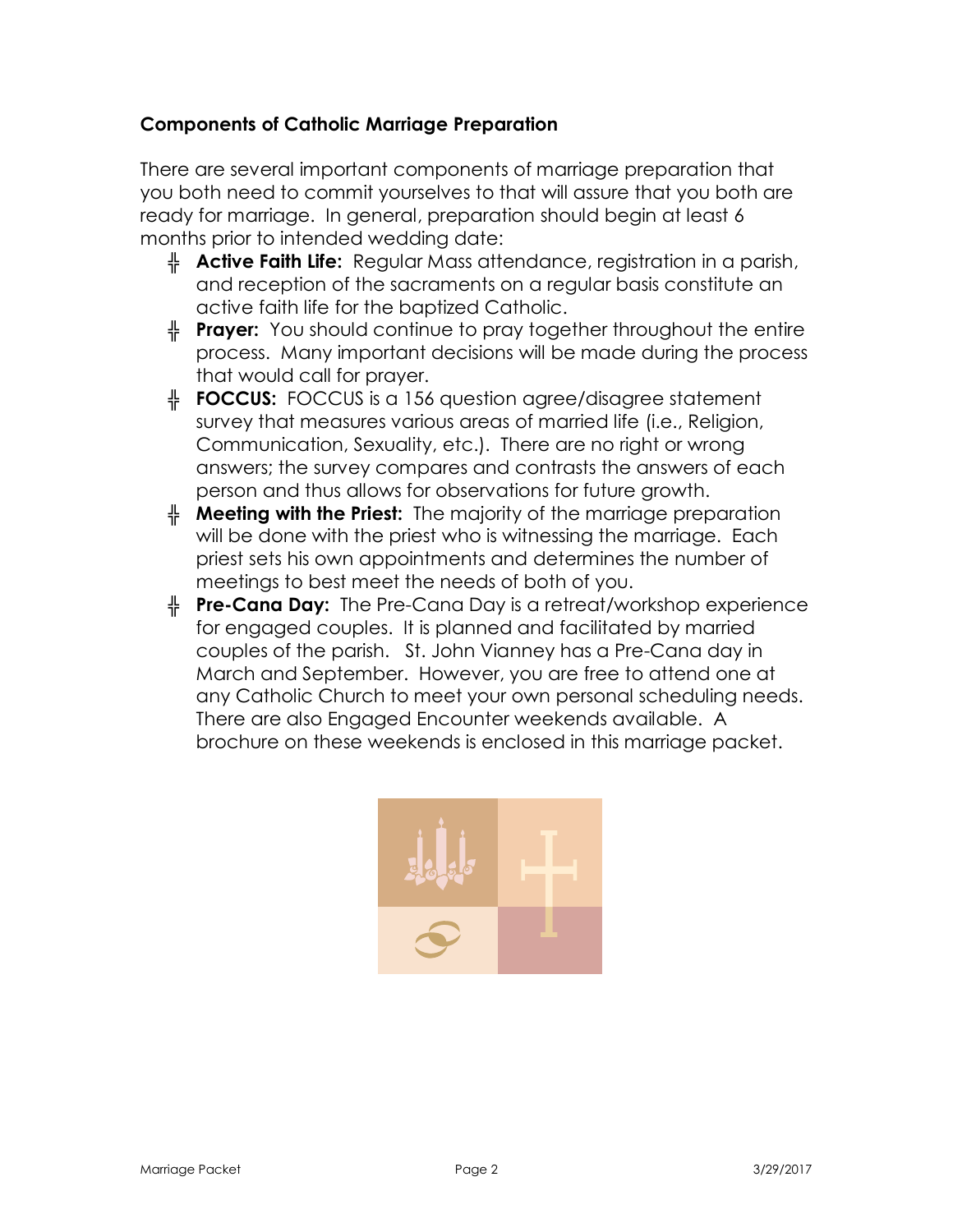#### **The Sacrament of Marriage**

A Sacrament is an outward sign instituted by Christ to give grace. Sacraments are also personal encounters with Jesus Christ. Every Sacrament brings us into contact with the saving activity of the Lord. The Sacrament of Marriage is a Sacrament of Vocation, a way of life that people choose to live.

The ministers of the Sacrament of Marriage are the bride and groom. When they exchange wedding vows, they share in the life of Christ that they received in baptism. They become one on their journey to eternal life with God.

In the consent and wedding vows, the couple agrees to unconditional love of one another, an exclusive life-long union to one another, and openness to children and raising children in the ways of Christ and His Church.

Christ is the center of Christian marriage. Therefore, you should review your relationship with Christ and your willingness to abide by the faith that His Church professes.

Couples of different faith backgrounds need to honestly communicate where they are in each of their faiths and come to a mutual understanding and common way to express their faith as one.

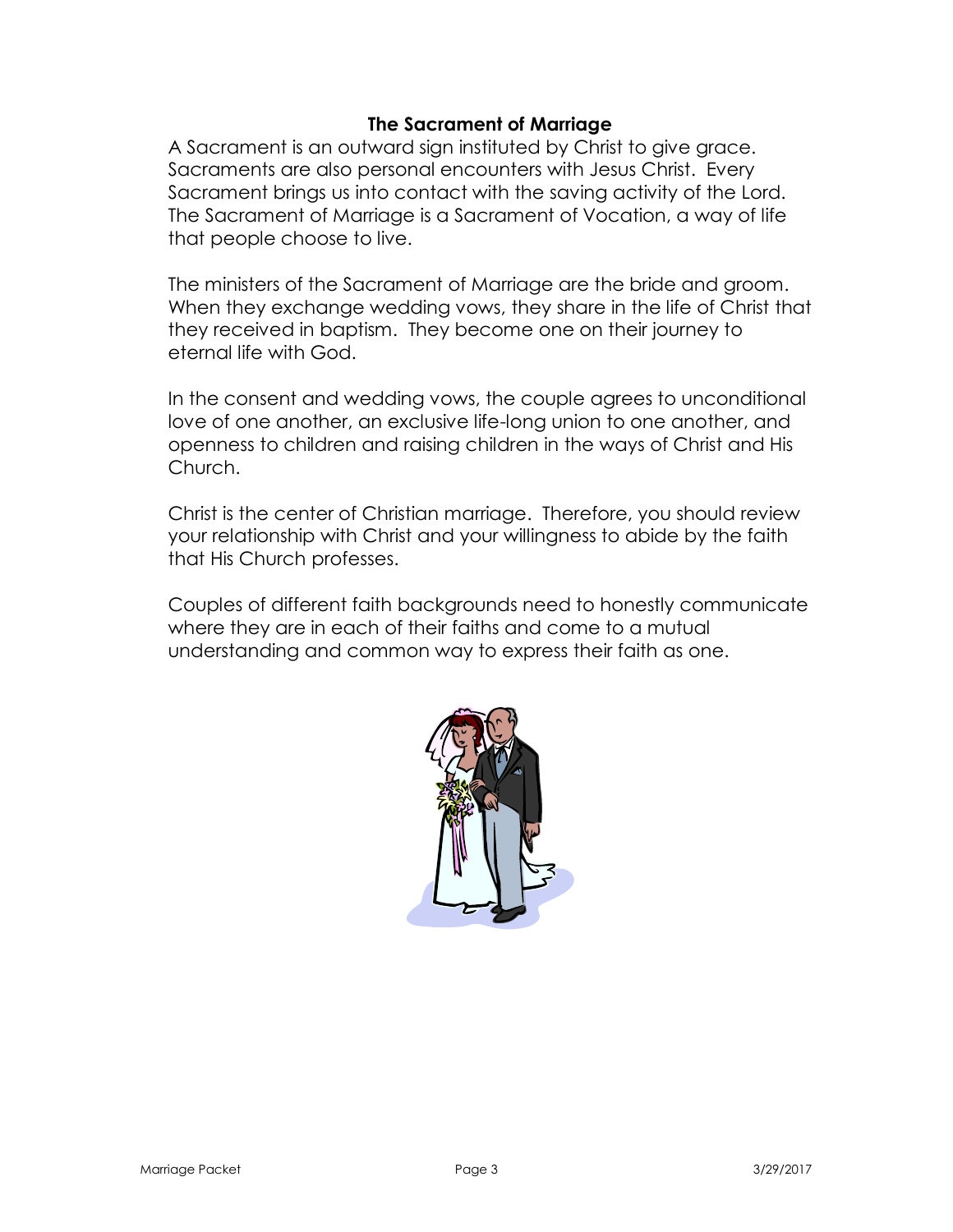# **Required Documents**

It is the responsibility of the couple to provide the following documentation before the wedding date:

**Sacramental Records:** Catholic parties are to obtain a baptismal certificate. These certificates may be obtained from the church in which baptism was celebrated. The documents are to be dated within the last six months of giving them to the priest. Others who are baptized should try to obtain a baptismal certificate from their Christian denomination and/or church.

**Previous Marriages:** If a person has been married before it is necessary to provide the following:

- Death Certificate of Former Spouse (if a widow or widower)
- Declaration of Nullity (record of annulment)

**Civil Marriage License:** It is necessary to obtain a civil license within sixty (60) days of the wedding date. It is obtained at the probate court of the county in which the couple resides.

For Lake County: LAKE COUNTY PROBATE COURT 47 North Park Place Painesville (Annex behind the Courthouse) 440.350.2784 Monday – Friday, 7:30am – 5:00pm

Please submit the license to the priest, no later than the Rehearsal. The Rehearsal cannot take place without the License.



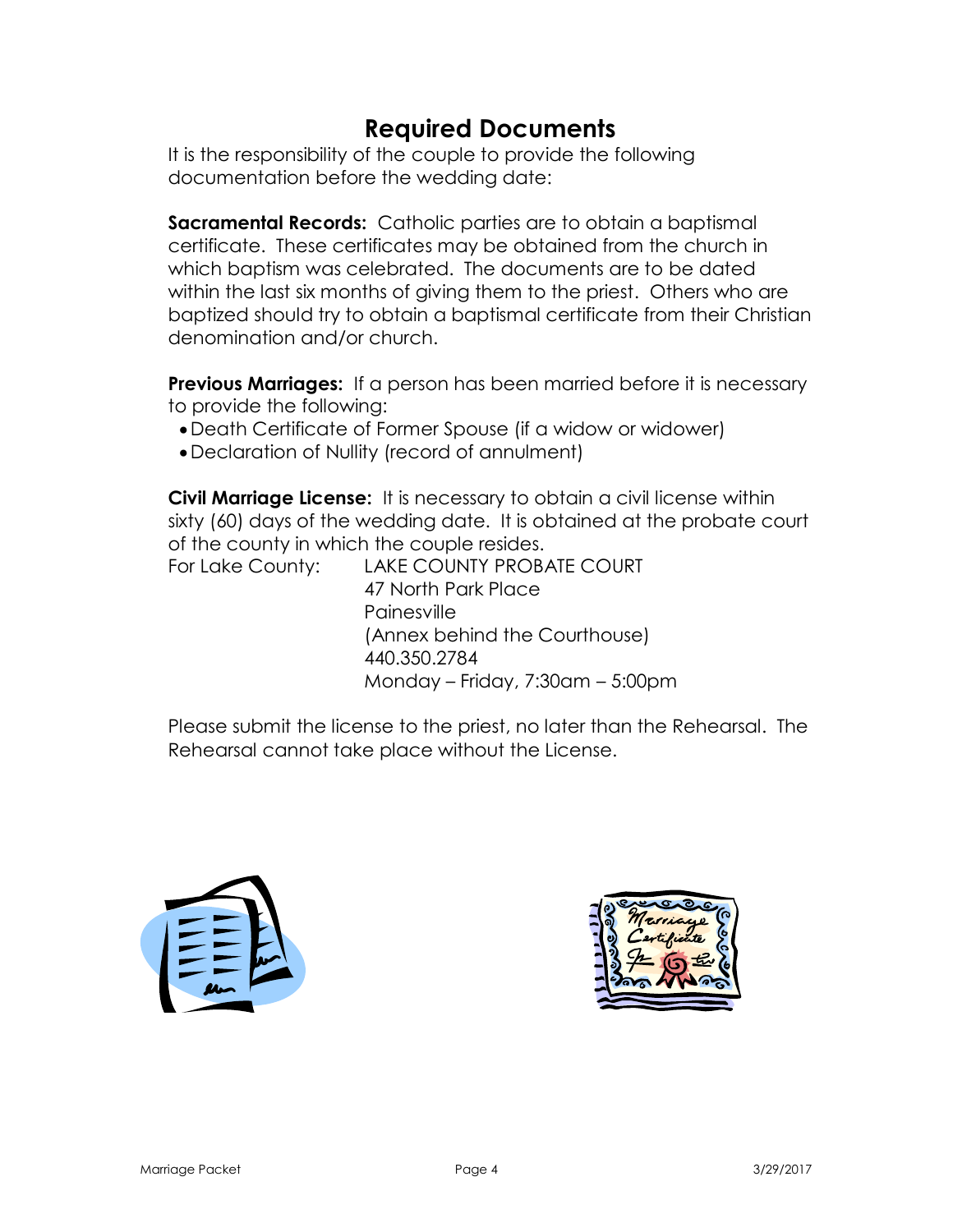#### **Guidelines for Marriage Ceremonies**

#### **1. Setting the Date and Time of Marriage**

Marriages may be on any day except Sunday, Civil Holidays and certain major feasts. Marriages are strongly discouraged during the season of Lent. In general, weddings are held on Fridays or Saturdays. On Fridays, the time is flexible. On Saturday, the Wedding times are 11am or 1pm.

## **2. The Wedding Mass**

The Sacrament of Marriage between two Catholics should take place at Wedding Mass. In certain cases, the priest, bride and groom may decide to have the marriage outside of Mass. The marriage involving a Catholic and a member of another faith tradition will take place at Mass, only if requested by both parties. Otherwise, it will be a Liturgy of the Word Service with the Rite of Marriage.

#### **3. Place of Marriage**

Marriage should take place in the parish church of the bride or groom. In some cases the marriage may take place in the Church of the non-Catholic person. However, the marriage must take place in a sacred setting (i.e., one set aside explicitly for divine worship).

#### **4. Witnesses for Marriage**

There needs to be two official witnesses for the Sacrament of Marriage. Generally, these are the best man and maid/matron of honor.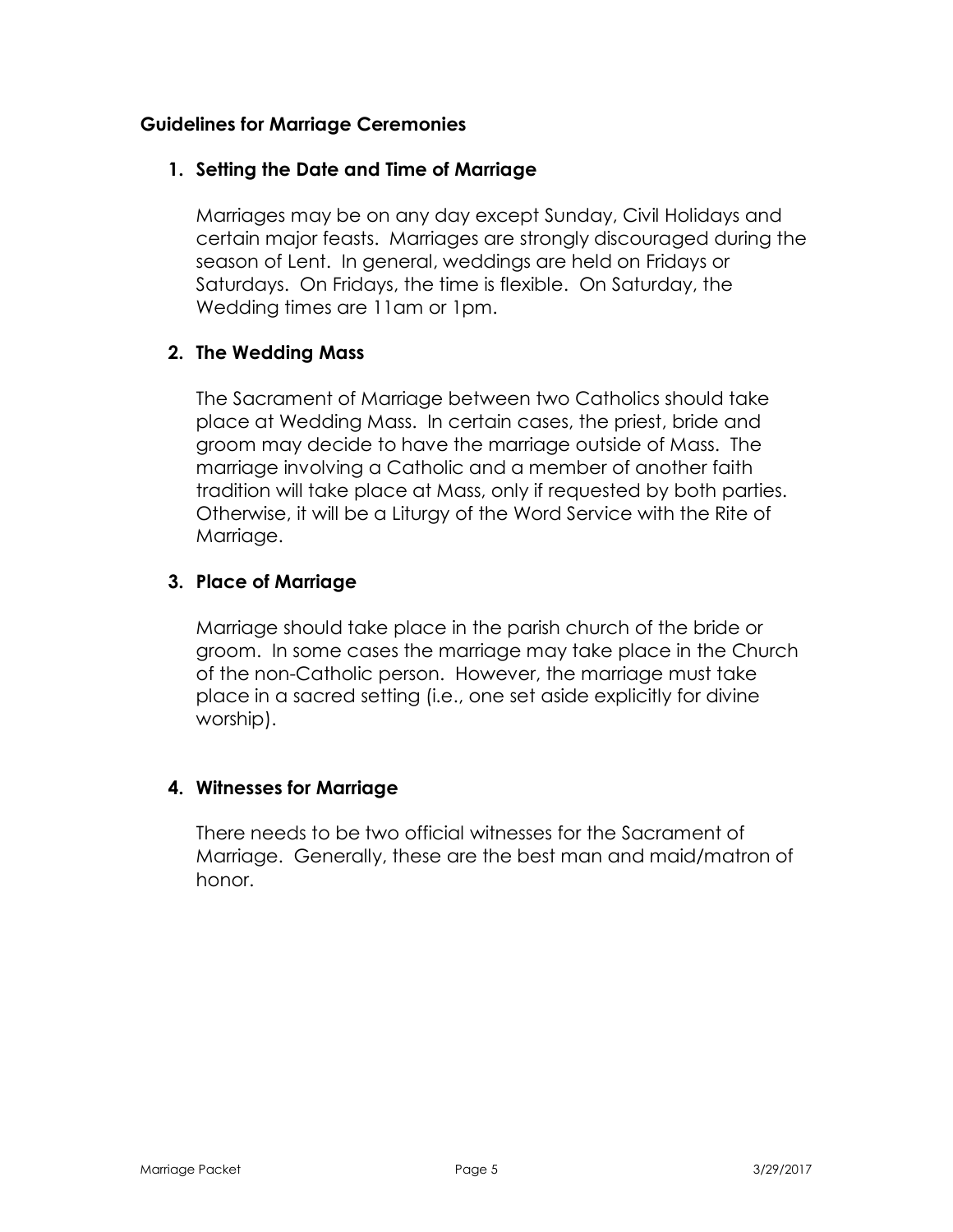## **5. Bridal Party**

The Bridal party gives witness and support to the bride and groom on the day of the wedding. The couple should consider the bridal party in terms of a reasonable size. A large bridal party can be a bit overwhelming when it comes to the procession and liturgical movement during the ceremony. A ring bearer and flower girl are fine. However, be careful to choose children who will be comfortable coming down the aisle and sitting with the bridal party during the ceremony.

## **6. Music**

Barb Visocky Adams (255.0600), our Parish Music Director will coordinate the music for your wedding. She can arrange for a variety of musical instruments and vocalists. You are welcome to bring in your own musicians, but please coordinate this through Barb. She will be glad to help you in the overall planning of your liturgy. Music must always be church music. Secular music is not allowed during the liturgy, nor is pre-recorded music.

#### **7. Planning the Wedding Mass**

For your wedding liturgy, the enclosed sheets contain the various Scripture readings for the Wedding Mass. You should spend time prayerfully choosing the readings which you wish to have on the day of your wedding. You will need to choose people to proclaim the scripture readings and general intercessions. Please choose someone who is comfortable with public speaking. Both the priest and music director will be more than willing to assist you in planning for your Wedding Mass.

#### **8. Wedding Banns**

Wedding Banns are normally posted in the Parish *Bulletin* for those couples who are getting married at St John Vianney Church. If a couple would like the banns to be posted in another church, it will be their responsibility to call that church.

## **9. Flowers**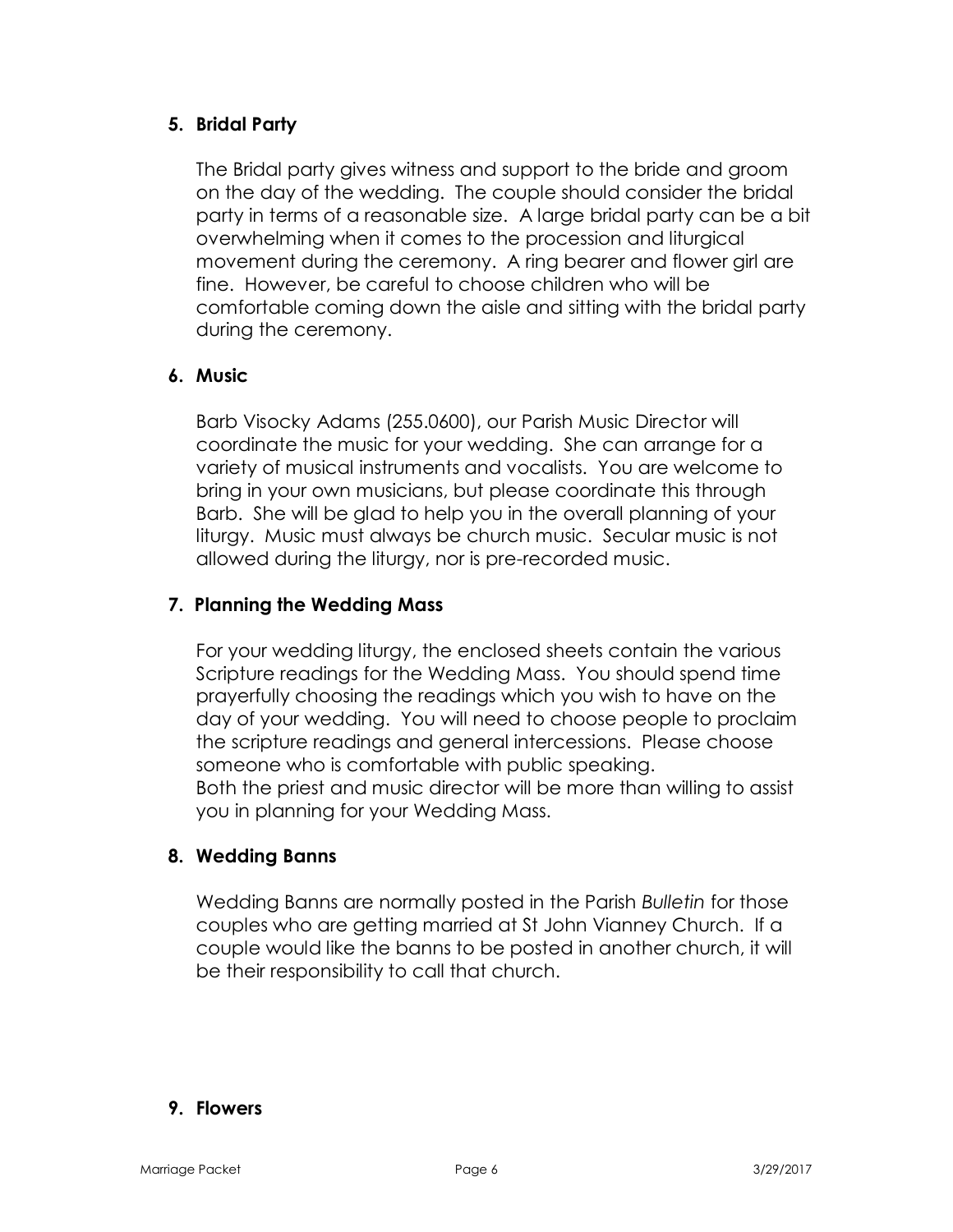Floral arrangements for the church are provided by the bride and groom. You may want to inquire if there are any other weddings on the day of your wedding so the cost of the floral arrangements could be shared with the other bridal party. Floral arrangements should be tasteful and not distracting from the altar, ambo, and presider's chair.

#### **10.Unity Candle**

The Unity Candle is not actually part of the Wedding Mass Rite. It is preferred that there is no Unity Candle at the Wedding Mass. It would be appropriate to have at the reception and incorporated into the prayer before the meal at the reception.

#### **11.Balloons, Birdseed, Confetti, or Rice**

For environmental, maintenance, and insurance reasons, birdseed, confetti, or rice are NOT to be thrown at the bride and groom as they depart from the church, nor are balloons to be released. Bubbles or bells MAY be used.

#### **12.Aisle Runner, Flower Petals, And Ring Pillow**

It is preferable that an aisle runner not be used. Our tile floor is not conducive to the runner and can become quite hazardous. When it is used, it is furnished and installed by the bride and groom. The approximate length of the aisle is 75 feet.

Scattering flower petals in the aisle is allowed if they are SILK PETALS and you arrange for someone to clean them up.

The rings are to be carried by the best man in his pocket. They should not be attached to the Ring Bearer's pillow.

#### **13.Programs**

If you have prepared programs for your guests, please designate someone to distribute them and also gather those left in the pews after the service. Please show the program to the priest before it is printed. Copyright laws must be respected.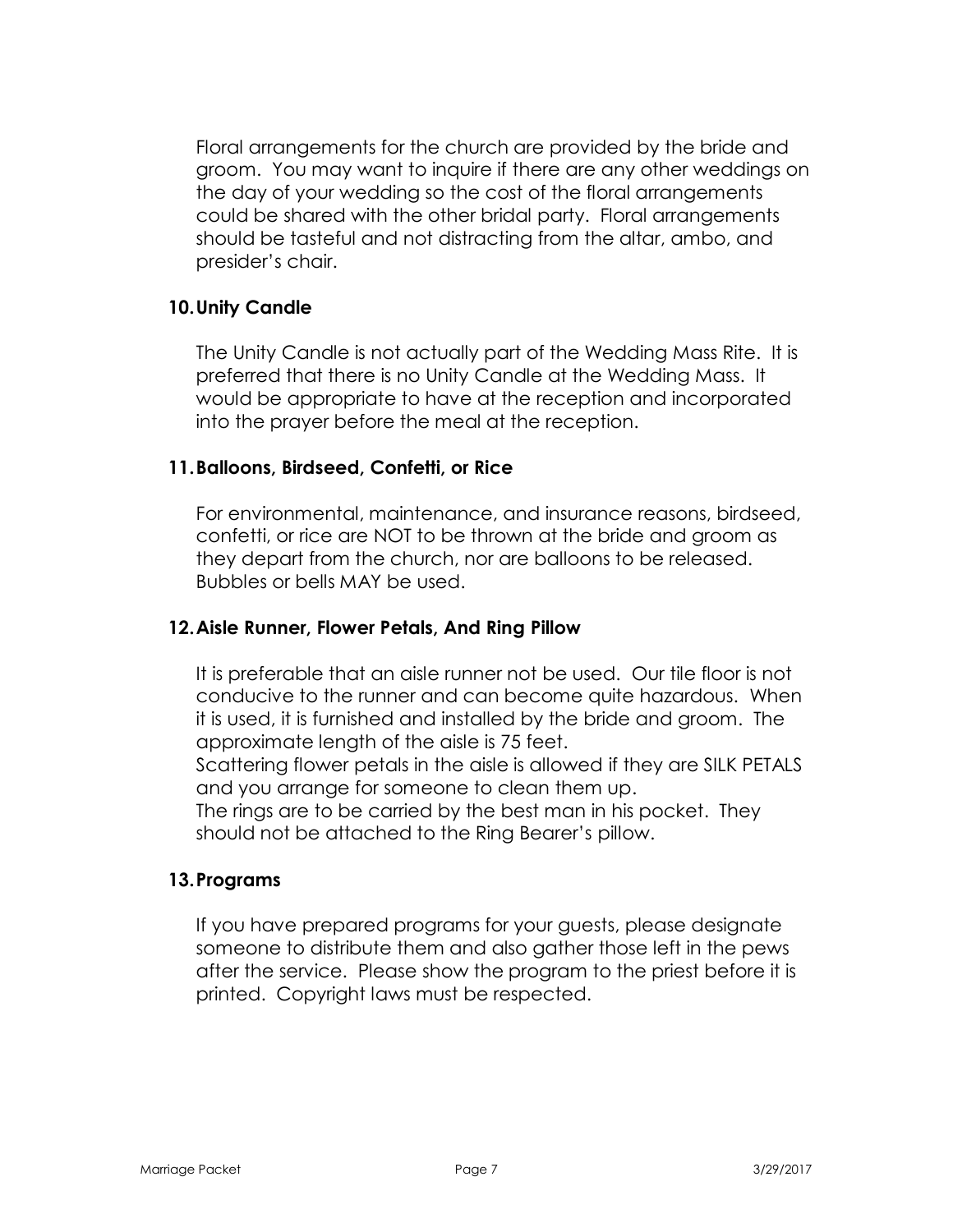#### **14.Bridal Room & Groom Room**

A Bridal Room (with private restroom) is off the gathering area and is available for the bride to get ready before the Mass. Please designate someone to clean up the room after the wedding. The Groom's Room (with private restroom) is off the hallway between the old church and new church. It is the "Usher's Room."

#### **15.Prayer at Mary's Shrine**

St John Vianney has a statue of the Holy Family. You may choose to ceremonially visit the statue after the Mass has concluded, prior to the recessional. Flowers may be left at the statue.

#### **16.Rehearsal**

The rehearsal for your wedding ceremony is usually scheduled for the evening before the wedding. The rehearsal will take about 45 minutes. The wedding and rehearsal are in church and we expect appropriate behavior by all present.

#### **17.Altar Servers**

Altar Servers can be provided by St John Vianney Church or you can provide your own. There is a fee for the server that goes directly to them.

## **18.Dignity of Wedding Ceremony**

The Catholic Wedding Ceremony or Mass must be done in a dignified manner that is respectful to the space (the Church) that it is being celebrated in. Things such as animals, wagons, tricycles and other such things cannot be used. Please always consult with the priest you are working with about each detail of your ceremony as to allow for the most beautiful and prayerful Wedding possible.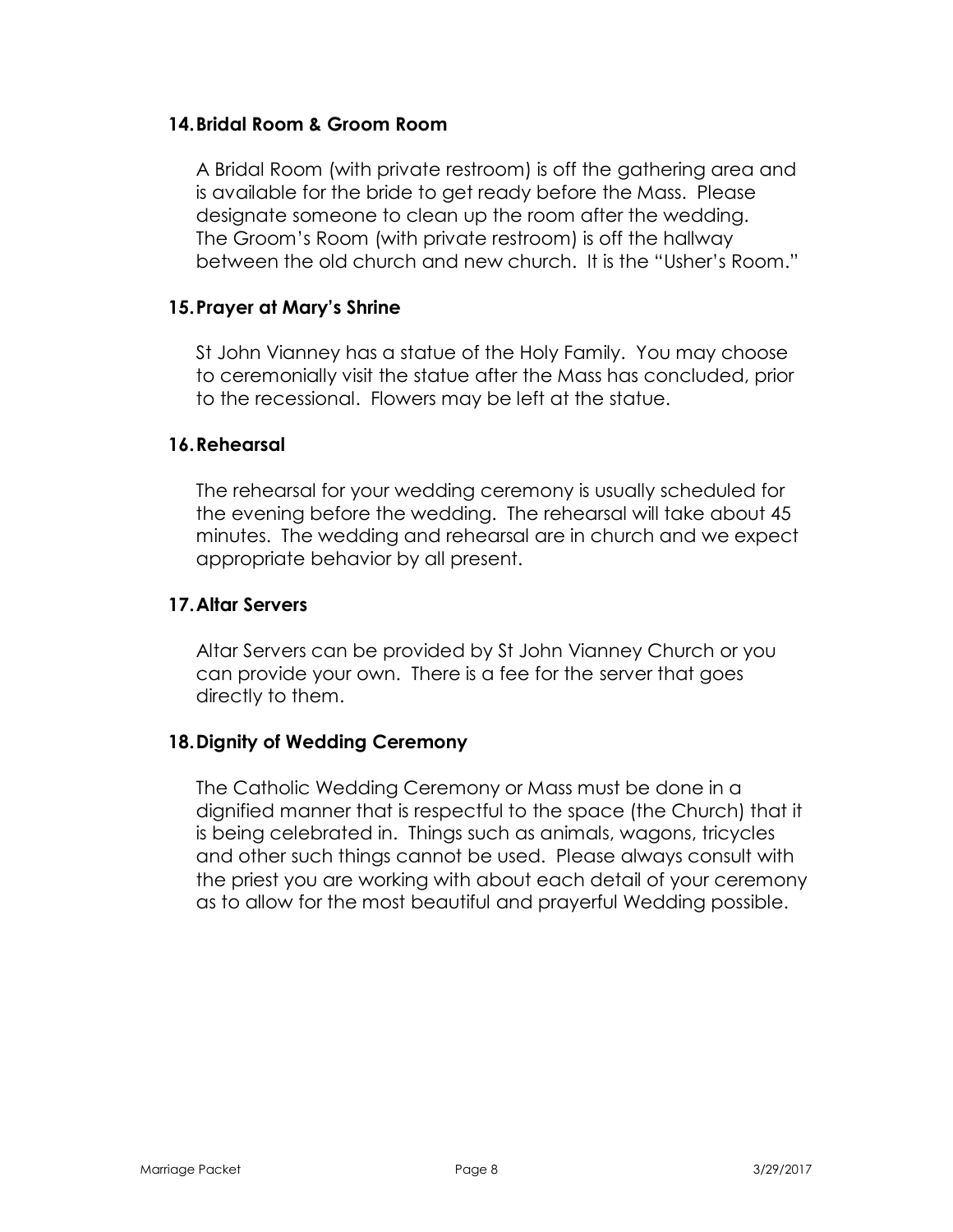# **FEES**

There are several financial responsibilities required as you make your arrangements for your wedding:

**Altar Servers** (normally 2)……………………………………………….\$10.00each

**Music for Liturgy**…………………..……………….Music Director will discuss fee

**Donation to Parish:** If you or your family regularly supports the parish with your time, talent, and donations in the weekly collection envelopes, there is no fee for the use of the church. However, if you or your family has not supported the parish in the past with your financial contributions, it is expected that you make a donation of **\$150** to offset the expenses associated with the building and maintaining of the new church.

**Priest:** There is no fee for the priest, however you may wish to make a donation to him.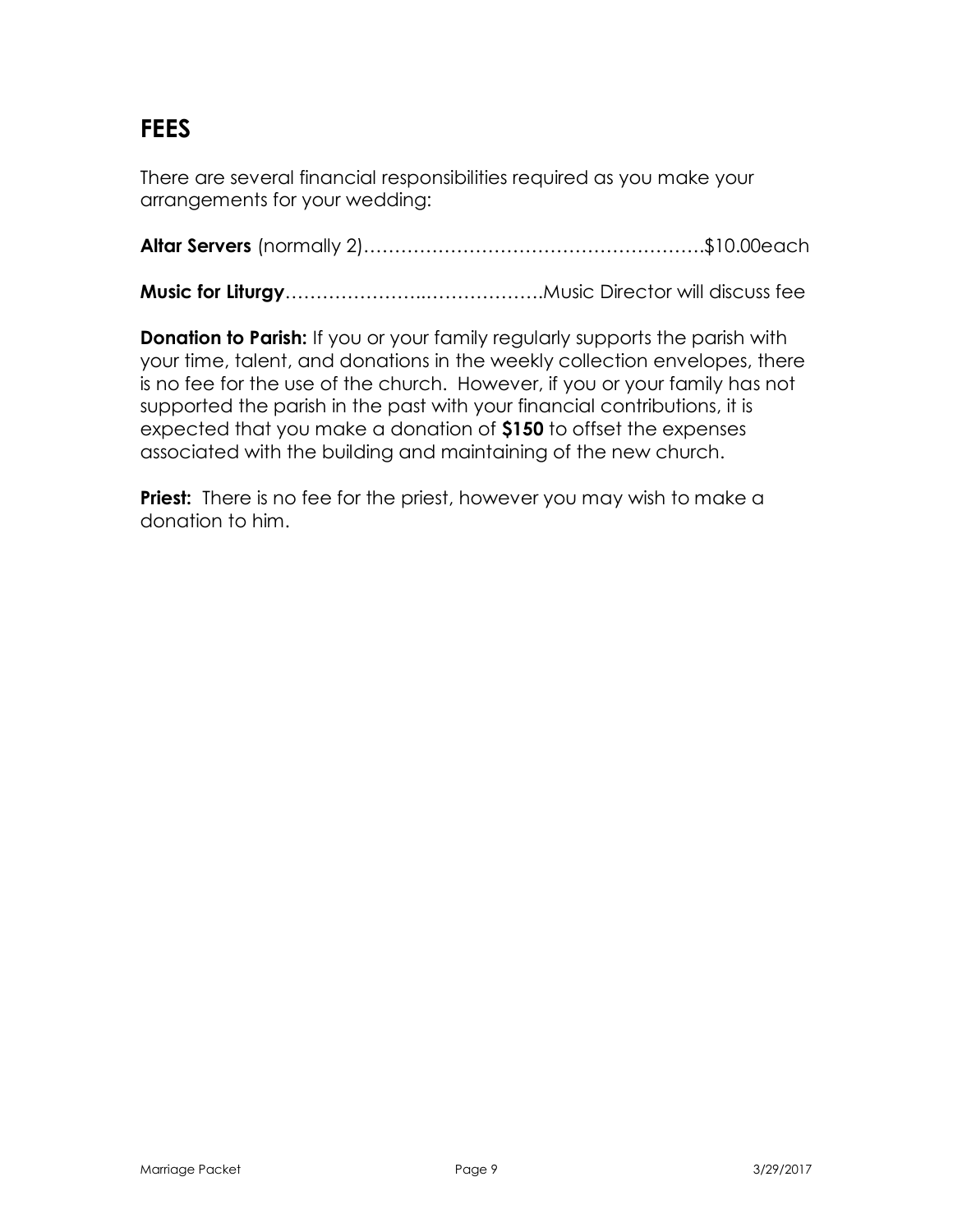## **ST. JOHN VIANNEY PRE-CANA DAY**

The St. John Vianney Pre-Cana Day is held twice a year, once a year in early March and then again in late September. The day is held on a Saturday from 9:00 am until approximately 7:00 pm. The couple is required to attend the entire day. There is a charge to cover materials and food. Coffee, doughnuts, lunch, dinner and snacks are provided.

The day is very informal (couples are told to dress in jeans, or whatever they are comfortable in). Team couples, who volunteer their time, present a series of talks based on their own life experiences. The couples are then given time alone to discuss the various topics presented. Also during the day the couples participate in various activities designed to get them in touch with their priorities, beliefs, and shared values.

Registration Forms are sent to all couples being married at St. John Vianney about two months in advance.